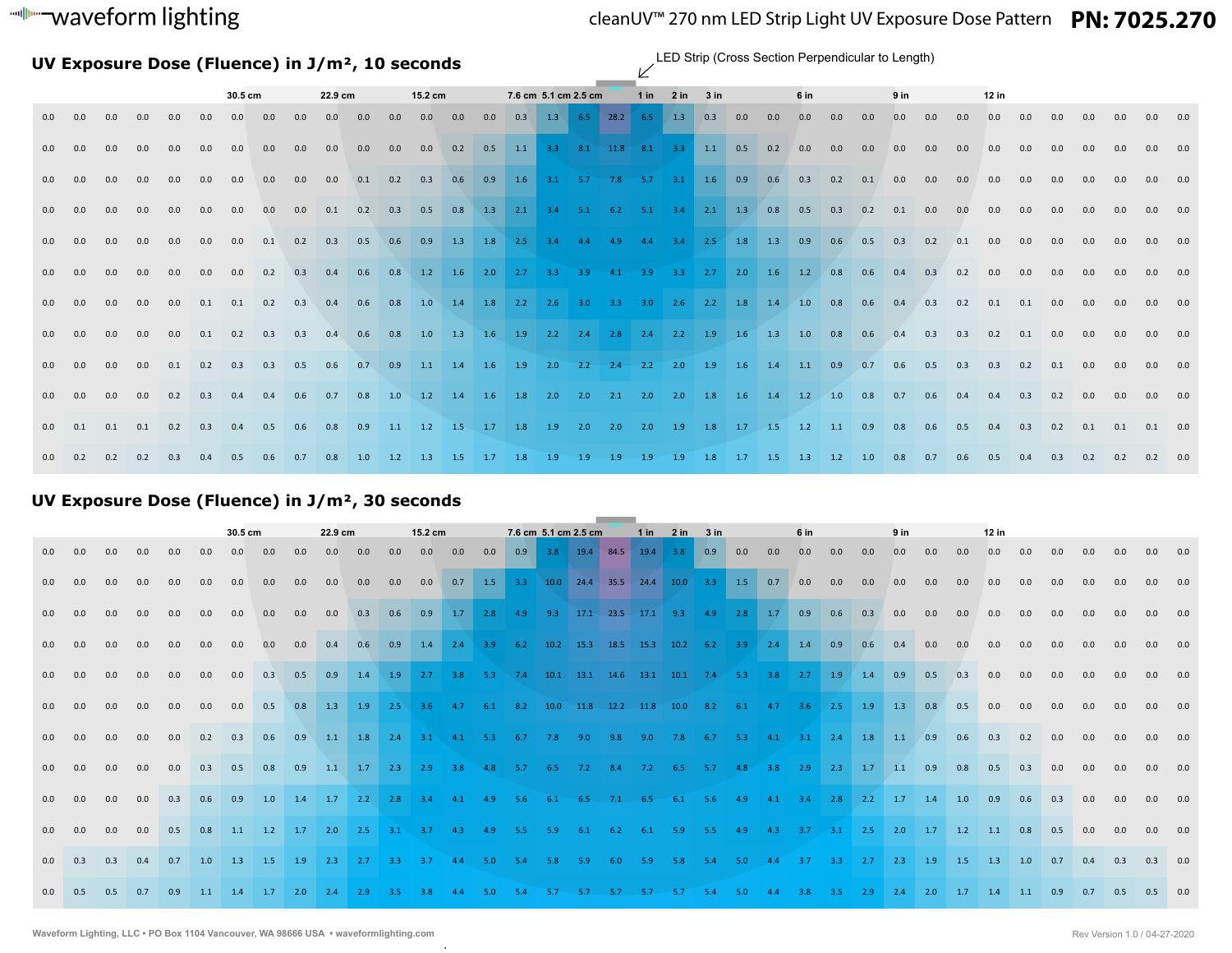# waveform lighting

# cleanUV™ 270 nm LED Strip Light UV Exposure Dose Pattern **PN: 7025.270**

**UV Exposure Dose (Fluence) in J/m², 1 minute**

LED Strip (Cross Section Perpendicular to Length)

|     |     |           |     |           |     | 30.5 cm |                                                                                                                                |     | 22.9 cm           |     |                                                                          | 15.2 cm |     |      | 7.6 cm 5.1 cm 2.5 cm |  | $1$ in | $2 \text{ in}$ $3 \text{ in}$                                                                     |  |     | 6 in |     |     | 9 <sub>in</sub> |     |        | 12 in |     |              |                 |     |               |         |
|-----|-----|-----------|-----|-----------|-----|---------|--------------------------------------------------------------------------------------------------------------------------------|-----|-------------------|-----|--------------------------------------------------------------------------|---------|-----|------|----------------------|--|--------|---------------------------------------------------------------------------------------------------|--|-----|------|-----|-----|-----------------|-----|--------|-------|-----|--------------|-----------------|-----|---------------|---------|
| 0.0 | 0.0 | 0.0       | 0.0 | 0.0       | 0.0 | 0.0     | 0.0                                                                                                                            | 0.0 | 0.0               | 0.0 | 0.0                                                                      | 0.0     | 0.0 | 0.0  |                      |  |        | 1.7 7.6 38.9 169.0 38.9 7.6 1.7 0.0                                                               |  | 0.0 | 0.0  | 0.0 | 0.0 | 0.0             | 0.0 | 0.0    | 0.0   | 0.0 | 0.0          | 0.0             | 0.0 | 0.0           | 0.0     |
| 0.0 | 0.0 | 0.0       | 0.0 | 0.0       | 0.0 | 0.0     | 0.0                                                                                                                            | 0.0 | 0.0               | 0.0 | 0.0                                                                      | 0.0     |     |      |                      |  |        | 1.3 3.1 6.6 20.0 48.8 71.0 48.8 20.0 6.6 3.1 1.3 0.0 0.0                                          |  |     |      |     | 0.0 | 0.0             | 0.0 | 0.0    | 0.0   | 0.0 | 0.0          | 0.0             | 0.0 |               | 0.0     |
| 0.0 | 0.0 | 0.0       | 0.0 | 0.0       | 0.0 | 0.0     | 0.0                                                                                                                            | 0.0 | 0.0               |     | 0.7 1.2 1.8 3.4 5.5 9.8 18.7 34.2 46.9 34.2 18.7 9.8 5.5 3.4 1.8 1.2 0.7 |         |     |      |                      |  |        |                                                                                                   |  |     |      |     |     | 0.0             | 0.0 | 0.0    | 0.0   | 0.0 | 0.0          | 0.0             | 0.0 |               | 0.0 0.0 |
| 0.0 | 0.0 | 0.0       | 0.0 | 0.0       | 0.0 | 0.0     | 0.0                                                                                                                            | 0.0 |                   |     | 0.7 1.3 1.9 2.8 4.8                                                      |         |     |      |                      |  |        | 7.9 12.5 20.4 30.6 36.9 30.6 20.4 12.5 7.9 4.8 2.8 1.9 1.3                                        |  |     |      |     |     | 0.7             | 0.0 | 0.0    | 0.0   | 0.0 | 0.0          | 0.0             | 0.0 |               | 0.0     |
| 0.0 | 0.0 | 0.0       | 0.0 | 0.0       | 0.0 | 0.0     | 0.6                                                                                                                            | 1.0 | $1.8$ 2.8         |     | 3.8                                                                      | 5.5     |     |      |                      |  |        | 7.7 10.5 14.8 20.1 26.3 29.2 26.3 20.1 14.8 10.5 7.7 5.5 3.8 2.8 1.8 1.0                          |  |     |      |     |     |                 |     | 0.6    | 0.0   | 0.0 | 0.0          | 0.0             |     |               | 0.0     |
| 0.0 | 0.0 | 0.0       | 0.0 | 0.0       | 0.0 | 0.0     | 1.0                                                                                                                            |     | $1.6$ $2.5$ $3.8$ |     | 5.0                                                                      |         |     |      |                      |  |        | 7.1  9.5  12.2  16.3  20.0  23.6  24.3  23.6  20.0  16.3  12.2  9.5  7.1  5.0  3.8  2.5  1.6  1.0 |  |     |      |     |     |                 |     |        | 0.0   | 0.0 | 0.0          | 0.0             |     |               | 0.0     |
| 0.0 | 0.0 | 0.0       | 0.0 | 0.0       |     |         | 0.4 0.7 1.3 1.7 2.3 3.5 4.7 6.3 8.3 10.6 13.3 15.7 17.9 19.6 17.9 15.7 13.3 10.6 8.3 6.3 4.7 3.5 2.3 1.7 1.3                   |     |                   |     |                                                                          |         |     |      |                      |  |        |                                                                                                   |  |     |      |     |     |                 |     |        | 0.7   | 0.4 | 0.0          | 0.0             | 0.0 | 0.0 0.0       |         |
| 0.0 | 0.0 | 0.0       | 0.0 | 0.0       |     |         | 0.7 1.1 1.5 1.8 2.2 3.3 4.6 5.7 7.6 9.7 11.5 13.0 14.4 16.7 14.4 13.0 11.5 9.7 7.6 5.7 4.6 3.3 2.2 1.8 1.5 1.1 0.7             |     |                   |     |                                                                          |         |     |      |                      |  |        |                                                                                                   |  |     |      |     |     |                 |     |        |       |     | 0.0 0.0      |                 | 0.0 | 0.0 0.0       |         |
| 0.0 | 0.0 | 0.0       | 0.0 |           |     |         | 0.6 1.3 1.7 2.1 2.8 3.3 4.3 5.5 6.7 8.2 9.8 11.1 12.3 13.1 14.2 13.1 12.3 11.1 9.8 8.2 6.7 5.5 4.3 3.3 2.8 2.1 1.7 1.3 0.6 0.0 |     |                   |     |                                                                          |         |     |      |                      |  |        |                                                                                                   |  |     |      |     |     |                 |     |        |       |     |              |                 | 0.0 | 0.0 0.0       |         |
| 0.0 | 0.0 | 0.0       | 0.0 |           |     |         | 0.9 1.7 2.1 2.4 3.5 4.0 5.0 6.1 7.4 8.6 9.8 10.9 11.8 12.2 12.3 12.2 11.8 10.9 9.8 8.6 7.4 6.1 5.0 4.0 3.5 2.4 2.1 1.7 0.9     |     |                   |     |                                                                          |         |     |      |                      |  |        |                                                                                                   |  |     |      |     |     |                 |     |        |       |     |              | 0.0             | 0.0 |               | 0.0 0.0 |
| 0.0 | 0.6 | 0.7       |     |           |     |         | 0.9 1.5 2.0 2.5 3.0 3.8 4.5 5.5 6.6 7.5 8.8 10.0 10.9 11.6 11.7 12.0 11.7 11.6 10.9 10.0 8.8 7.5 6.6 5.5 4.5 3.8 3.0 2.5       |     |                   |     |                                                                          |         |     |      |                      |  |        |                                                                                                   |  |     |      |     |     |                 |     |        |       |     | $2.0 \t 1.5$ | 0.9             |     | $0.7$ 0.6 0.0 |         |
| 0.0 | 1.0 | $1.1$ 1.4 |     | $1.8$ 2.2 |     | 2.8     | $-3.3$                                                                                                                         | 4.0 | 4.8               | 5.8 | 6.9                                                                      | 7.6     | 8.9 | 10.0 |                      |  |        | 10.9 11.4 11.4 11.4 11.4 11.4 10.9 10.0 8.9                                                       |  |     | 7.6  | 6.9 | 5.8 | 4.8             | 4.0 | $-3.3$ | 2.8   | 2.2 | 1.8          | 1.4 1.1 1.0 0.0 |     |               |         |

## **UV Exposure Dose (Fluence) in J/m², 3 minutes**

|     |     |     |              |     |           | 30.5 cm           | 22.9 cm |                 |             |                                                                                                            | $15.2 \text{ cm}$ |     |         |     | 7.6 cm 5.1 cm 2.5 cm | $1 in$ $2 in$ $3 in$                                             |  |  |         | 6 in |      |      | 9 <sub>in</sub> |                           |             | $12$ in |                 |     |                   |                             |     |           |         |
|-----|-----|-----|--------------|-----|-----------|-------------------|---------|-----------------|-------------|------------------------------------------------------------------------------------------------------------|-------------------|-----|---------|-----|----------------------|------------------------------------------------------------------|--|--|---------|------|------|------|-----------------|---------------------------|-------------|---------|-----------------|-----|-------------------|-----------------------------|-----|-----------|---------|
| 0.0 | 0.0 | 0.0 | 0.0          | 0.0 | 0.0       | 0.0               | 0.0     | 0.0             | 0.0         | 0.0                                                                                                        | 0.0               |     | 0.0 0.0 | 0.0 |                      | 5.2 22.9 116.6 506.9 116.6 22.9 5.2                              |  |  | 0.0 0.0 |      | 0.0  | 0.0  | 0.0             | 0.0                       | 0.0         | 0.0     | 0.0             | 0.0 | 0.0               | 0.0                         | 0.0 |           | 0.0 0.0 |
| 0.0 | 0.0 | 0.0 | 0.0          | 0.0 | 0.0       | 0.0               | 0.0     | 0.0             | 0.0         | 0.0                                                                                                        | 0.0               | 0.0 |         |     |                      | 4.0 9.2 19.8 59.9 146.5 213.1 146.5 59.9 19.8 9.2 4.0 0.0 0.0    |  |  |         |      |      |      | 0.0             | 0.0                       | 0.0         | 0.0     | 0.0             | 0.0 | 0.0               | 0.0                         | 0.0 |           | 0.0 0.0 |
| 0.0 | 0.0 | 0.0 | 0.0          | 0.0 | 0.0       | 0.0               | 0.0     |                 |             | 0.0 0.0 2.0 3.6 5.4 10.1 16.6 29.3 56.0 102.6 140.8 102.6 56.0 29.3 16.6 10.1 5.4 3.6 2.0                  |                   |     |         |     |                      |                                                                  |  |  |         |      |      |      |                 | 0.0                       | 0.0         | 0.0     | 0.0             | 0.0 | 0.0               | 0.0                         | 0.0 | 0.0 0.0   |         |
| 0.0 | 0.0 | 0.0 | 0.0          | 0.0 | 0.0       | 0.0               |         |                 |             | 0.0 0.0 2.2 3.8 5.6 8.5 14.4 23.6 37.4 61.2 91.8 110.7 91.8 61.2 37.4 23.6 14.4 8.5 5.6 3.8 2.2            |                   |     |         |     |                      |                                                                  |  |  |         |      |      |      |                 |                           | 0.0         | 0.0     | 0.0             | 0.0 | 0.0               | 0.0                         | 0.0 | 0.0 0.0   |         |
| 0.0 | 0.0 | 0.0 | 0.0          | 0.0 |           | 0.0 0.0           |         |                 |             | 1.8 3.0 5.5 8.5 11.5 16.4 23.0 31.6 44.5 60.4 78.8 87.5 78.8 60.4 44.5 31.6 23.0 16.4 11.5 8.5 5.5 3.0 1.8 |                   |     |         |     |                      |                                                                  |  |  |         |      |      |      |                 |                           |             |         | 0.0 0.0         |     | 0.0               | 0.0                         | 0.0 | 0.0 0.0   |         |
| 0.0 | 0.0 | 0.0 | 0.0          | 0.0 | 0.0       | 0.0               | 2.9     | 4.9             |             | 7.6 11.5 15.1 21.4 28.4 36.5 49.0 59.9 70.7 72.9 70.7 59.9 49.0 36.5                                       |                   |     |         |     |                      |                                                                  |  |  |         | 28.4 | 21.4 |      |                 | 15.1 11.5 7.6 4.9 2.9     |             |         | 0.0             | 0.0 | 0.0               | 0.0                         | 0.0 |           | 0.0 0.0 |
| 0.0 | 0.0 | 0.0 | 0.0          | 0.0 |           | $1.2$ $2.0$ $3.9$ |         | $5.2\qquad 6.9$ |             | 10.5 14.2 18.8 24.9 31.9 40.0 47.1 53.8 58.9 53.8 47.1 40.0 31.9 24.9                                      |                   |     |         |     |                      |                                                                  |  |  |         |      | 18.8 | 14.2 | 10.5            | 6.9                       | $5.2$ $3.9$ |         |                 |     | $2.0$ 1.2 0.0 0.0 |                             | 0.0 | 0.0 0.0   |         |
| 0.0 | 0.0 | 0.0 | 0.0          | 0.0 |           | $2.0$ $3.2$       | 4.5     |                 | 5.4 6.5 9.9 |                                                                                                            |                   |     |         |     |                      | 13.7 17.1 22.7 29.0 34.4 39.1 43.2 50.2 43.2 39.1 34.4 29.0 22.7 |  |  |         |      | 17.1 | 13.7 | 9.9             | 6.5                       | 5.4         | 4.5     | $3.2$ 2.0       |     | 0.0               | 0.0                         | 0.0 |           | 0.0 0.0 |
| 0.0 | 0.0 | 0.0 | 0.0          |     |           | $1.7$ $3.9$ $5.1$ |         | 6.2 8.5 9.9     |             | 13.0 16.6 20.2 24.6 29.3 33.4 36.8 39.2 42.7 39.2 36.8 33.4 29.3 24.6 20.2 16.6                            |                   |     |         |     |                      |                                                                  |  |  |         |      |      |      | $13.0$ 9.9      |                           |             |         |                 |     |                   | 8.5 6.2 5.1 3.9 1.7 0.0 0.0 |     | 0.0 0.0   |         |
| 0.0 | 0.0 | 0.0 | 0.0          |     | $2.7$ 5.0 | 6.3               |         |                 |             | 7.2 10.4 12.1 14.9 18.4 22.1 25.7 29.5 32.8 35.5 36.7 36.9 36.7 35.5 32.8 29.5 25.7 22.1 18.4 14.9         |                   |     |         |     |                      |                                                                  |  |  |         |      |      |      |                 | 12.1 10.4 7.2 6.3 5.0 2.7 |             |         |                 |     |                   | 0.0                         | 0.0 | 0.0 0.0   |         |
| 0.0 | 1.8 | 2.0 | $\sqrt{2.7}$ | 4.4 | 6.0       | 7.6               | 8.9     |                 |             | 11.3 13.5 16.5                                                                                             |                   |     |         |     |                      | 19.8 22.5 26.3 29.9 32.6 34.7 35.2 36.0 35.2 34.7 32.6 29.9 26.3 |  |  |         |      | 22.5 | 19.8 | 16.5            | 13.5                      | 11.3 8.9    |         | $7.6\qquad 6.0$ |     |                   | 4.4 2.7 2.0 1.8 0.0         |     |           |         |
| 0.0 | 2.9 | 3.2 | 4.3          | 5.4 | 6.7       | 8.5               | 9.9     | 11.9            | 14.4        | 17.5                                                                                                       | 20.7              |     |         |     |                      | 22.7 26.6 30.1 32.6 34.2 34.2 34.2 34.2 34.2 32.6                |  |  | 30.1    | 26.6 | 22.7 | 20.7 | 17.5            | 14.4                      | 11.9        | 9.9     | 8.5             |     |                   |                             |     | $2.9$ 0.0 |         |

.